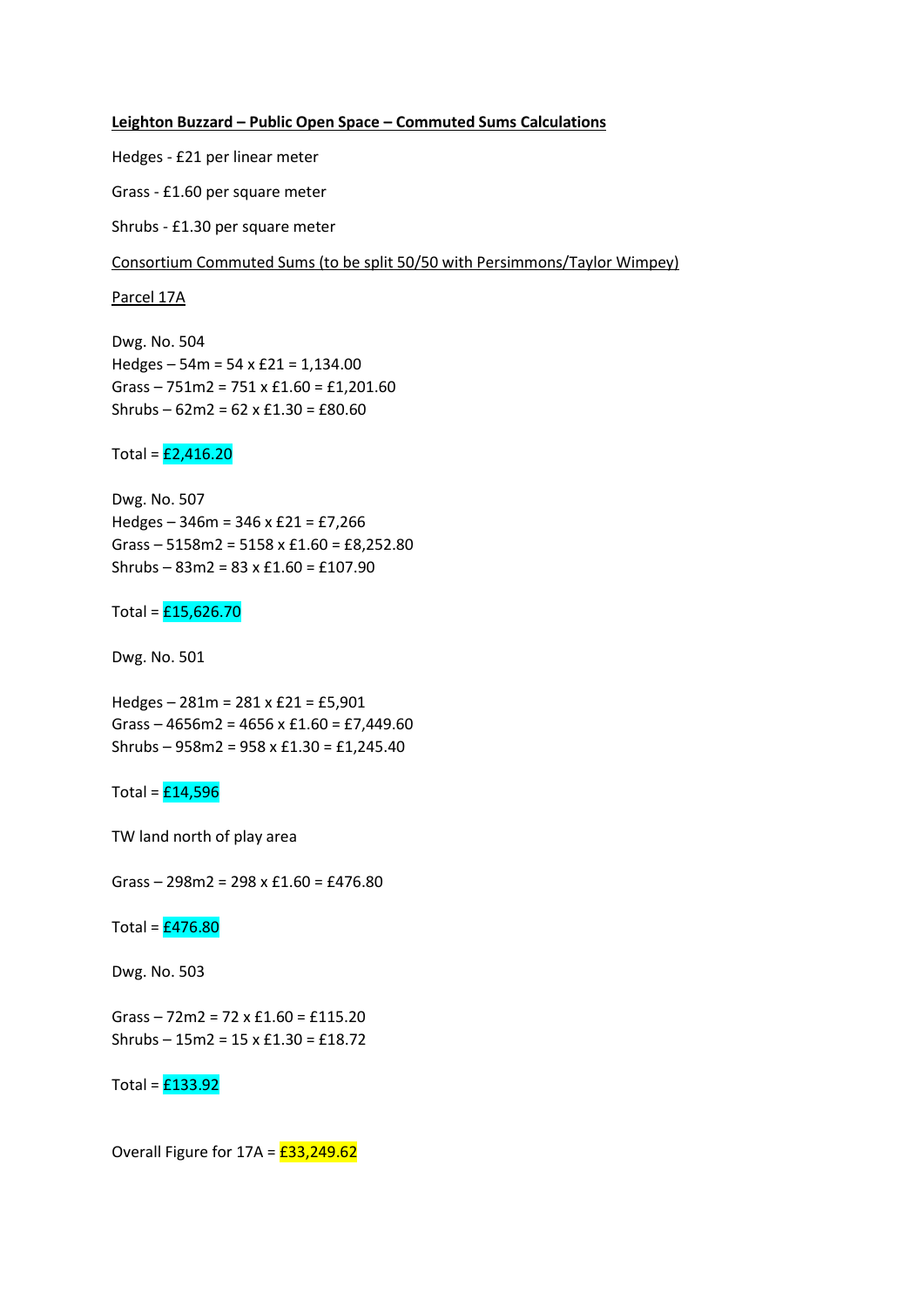## Parcel 15C

Dwg. No. 13

Grass – 1252m2 = 1252 x £1.60 = £2003.20

Total =  $\textcolor{red}{\mathbf{f2002.40}}$ 

Dwg. No. 11

Hedges – 36m2 = 36 x £21 = £756 Grass –  $64m2 = 64 \times £1.60 = £102.40$ Shrubs – 13m2 = 13 x £1.30 = £16.80

Total =  $E875.20$ Dwg. No. 12

Hedges – 34m2 = 34 x £21 = £714 Grass – 57m2 = 57 x £1.60 = £91.20

Total =  $E805.20$ 

Overall figure for  $15C = \frac{\text{\textsterling}3682.80}{\text{\textsterling}160}$ 

Parcel 15D

Dwg. No. 11 sheet 3

Grass – 389m2 = 389 x £1.60 = £622.40 Shrubs – 155m2 = 155 x £1.30 = £201.50

Total =  $E823.90$ 

Dwg. No. 11 sheet 4

Grass – 388m2 = 388 x £1.60 = £620.80

Total =  $E620.80$ 

Dwg. No. 11 sheet 5

Grass – 1475m2 = 1475 x £1.60 = £2,360

Total =  $E2,360$ 

Dwg. No. 15 sheet 4

Grass – 318m2 = 318 x £1.60 = £508.80